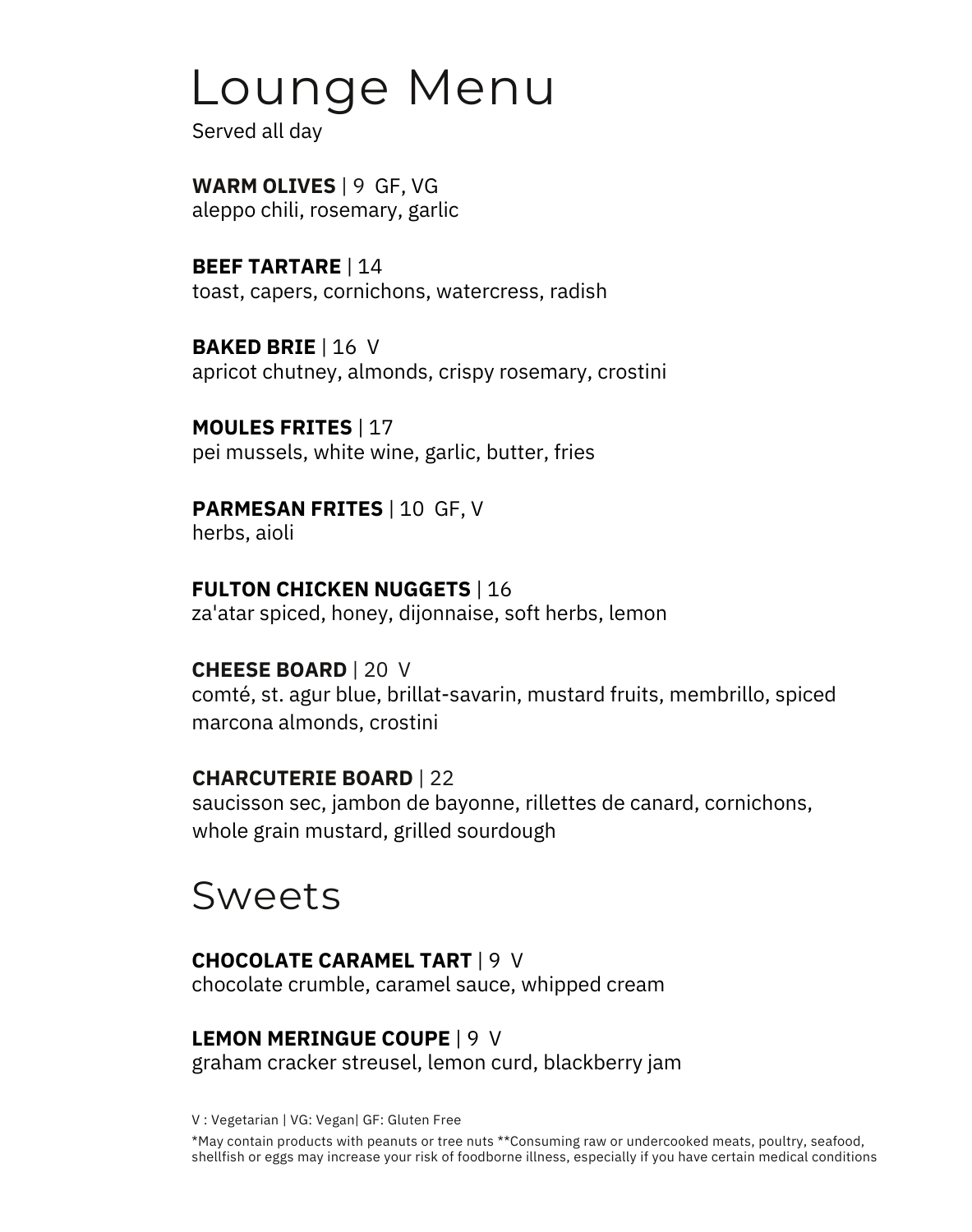# Lunch Menu

only served until 5pm

**CAESAR SALAD** | 15 GF romaine, parmesan frico, roasted garlic dressing add: grilled chicken | 6 salmon | 8

#### **LYONNAISE SALAD** | 15

frisee, watercress, sourdough croutons, perfect egg, warm bacon vinaigrette add: grilled chicken | 6 salmon | 8

#### **FRENCH ONION SOUP** | 14

gruyère, baguette

#### **FULTON BURGER** | 22

double smash patty, american cheese, shredded lettuce, onion, tomato, pickles, brioche bun, fries

#### **CROQUE MADAME** | 18

ham, gruyère, béchamel, sunny side egg, fries

#### **SALMON PROVENÇALE** | 34

herb crust, confit tomatoes, olives, capers, potatoes

#### **STEAK AU POIVRE** | 42 GF

12 oz prime ny strip, green peppercorn cognac sauce, fries, classic aioli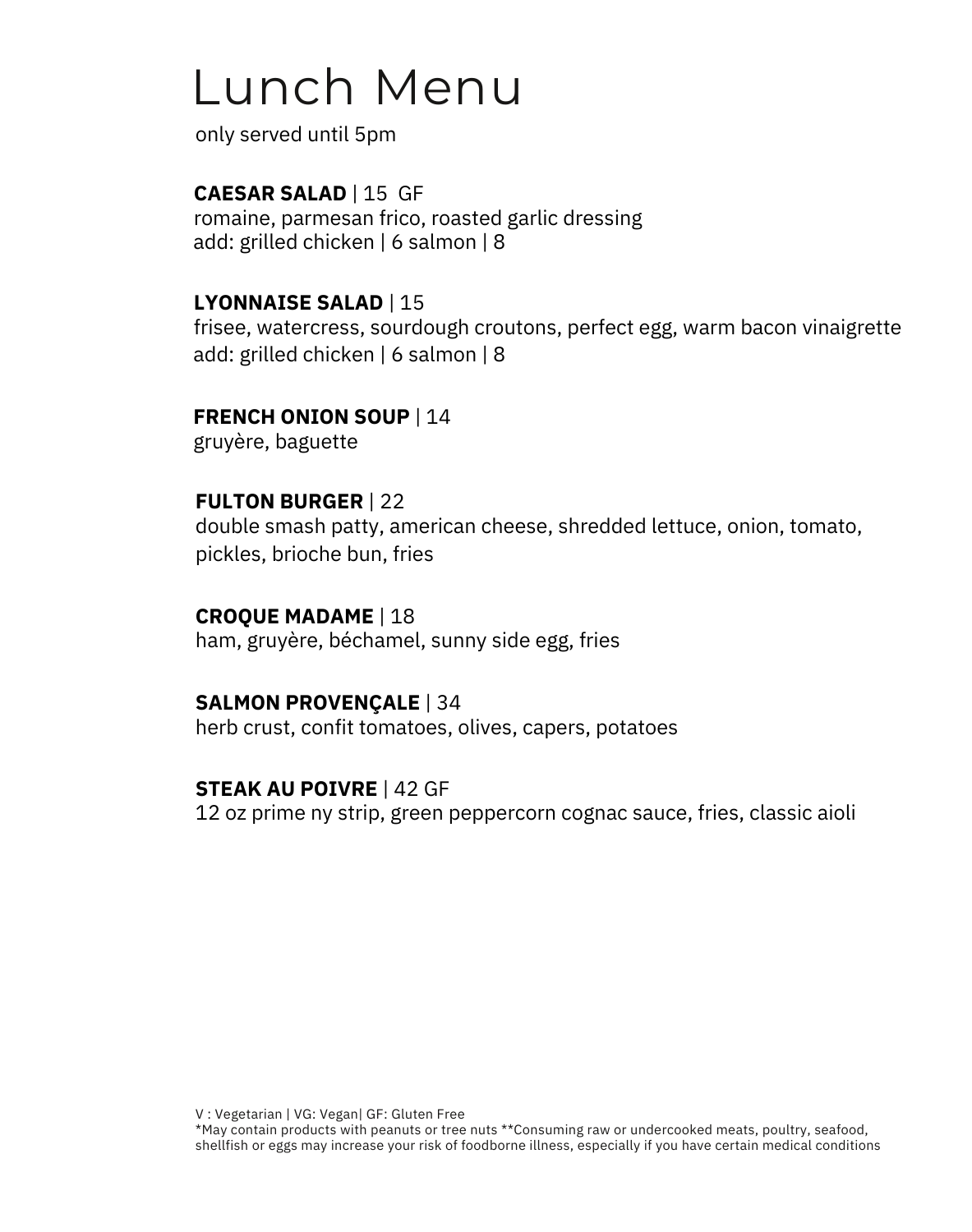# Curious

The cocktails below were crafted by members of the Fulton bar team with inspiration from the burgeoning Texas music scene. Whether hyper-local, well-known, or nearby venues that are no longer with us, we invite you to taste this expressive journey.

### **BETTER DAY** | 18

suntory toki whisky, montenegro amaro, sauvignon blanc, lemon, silver needle tea, sparkling water artist : kevin johnson

### **FANDANGO!** | 16

treaty oak old yaupon gin, acidified grapefruit, passionfruit, jasmine tea, absinthe mist artist : matthew boucher

### **MOJO HAND** | 17

patron silver tequila, bombay sapphire east gin, italicus bergamot liqueur, honeydew, lemon, sparkling water artist : greg lentz

### **SLOW BURN** | 20

cincoro blanco tequila, mezcal union uno, yellow chartreuse, strawberry, lime, thai chili spice artist : sarah kirby

### **LOVE ON TOP** | 17

diplomatico reserve rum, kasama rum, smith & cross rum, grand marnier, apricot, orgeat\*, grenadine, lime, tiki bitters artist : hunter cooke

### **BLACKHEART** | 19

hennessy vs cognac, el dorado 12 rum, macadamia oil-washed grand marnier\*, carpano antinca rosso vermouth, burnt sugar, angostura artist : kyle anderson

### **HERE FOR A GOOD TIME** | 19

bulleit rye, mr. black coffee liqueur, absinthe, lemon, sugar, chocolate bitters, aquafaba artist : amber milner

\*May contain products with peanuts or tree nuts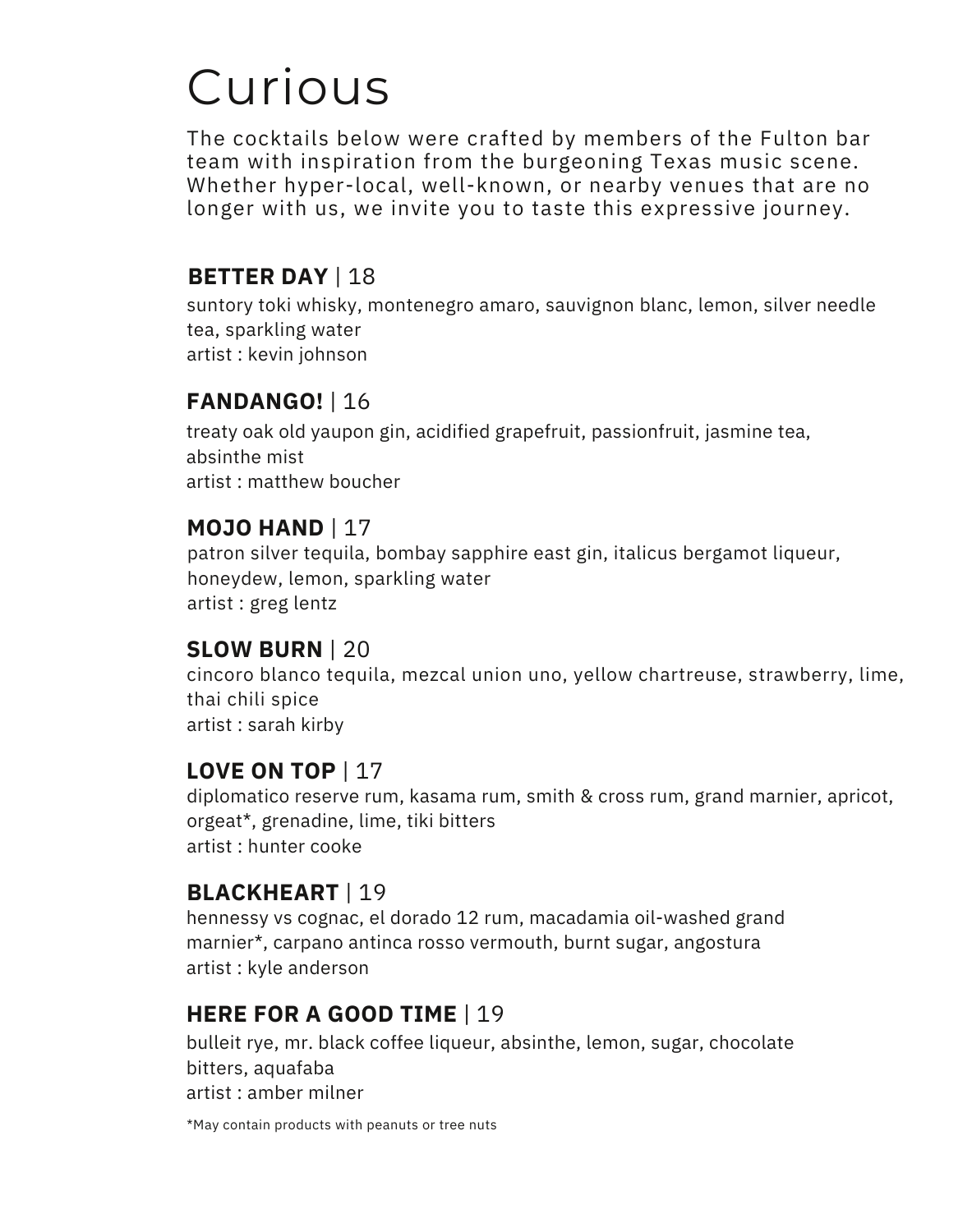# Classics Perfected

### **BIRDS & THE BEES** | 15

grey goose vodka, honey, lemon

### **ORANGE TRIP** | 15

gentleman jack whiskey, acidified orange juice, bitters

### **MADAME FLEUR** | 18

bombay sapphire gin, hennessy vs cognac, veuve clicquot champagne, chamomile, lemon

## **SOUL REVIVER** | 16

botanist gin, casamigos blanco tequila, cointreau, lillet blanc, blackberry, lemon

### **NACIONAL ROYALE** | 18

mount gay black barrel rum, st-germain, veuve clicquot champagne, pineapple, lime

### **CHAI TAI** | 16

mount gay black barrel rum, botanist gin, chai syrup, lime, pineapple

### **CARTE BLANCHE** | 15

bombay sapphire gin, grey goose vodka, chardonnay, orange peel

### **DERBY BIRD** | 16

woodford reserve bourbon, campari, orange, lemon

### **MATERIAL GIRL** | 15

botanist gin, st-germain, apple, lemon

## **OLD FASHIONED, AMIGOS** | 17

casamigos reposado tequila, glenlivet 12 year scotch, bitters, orange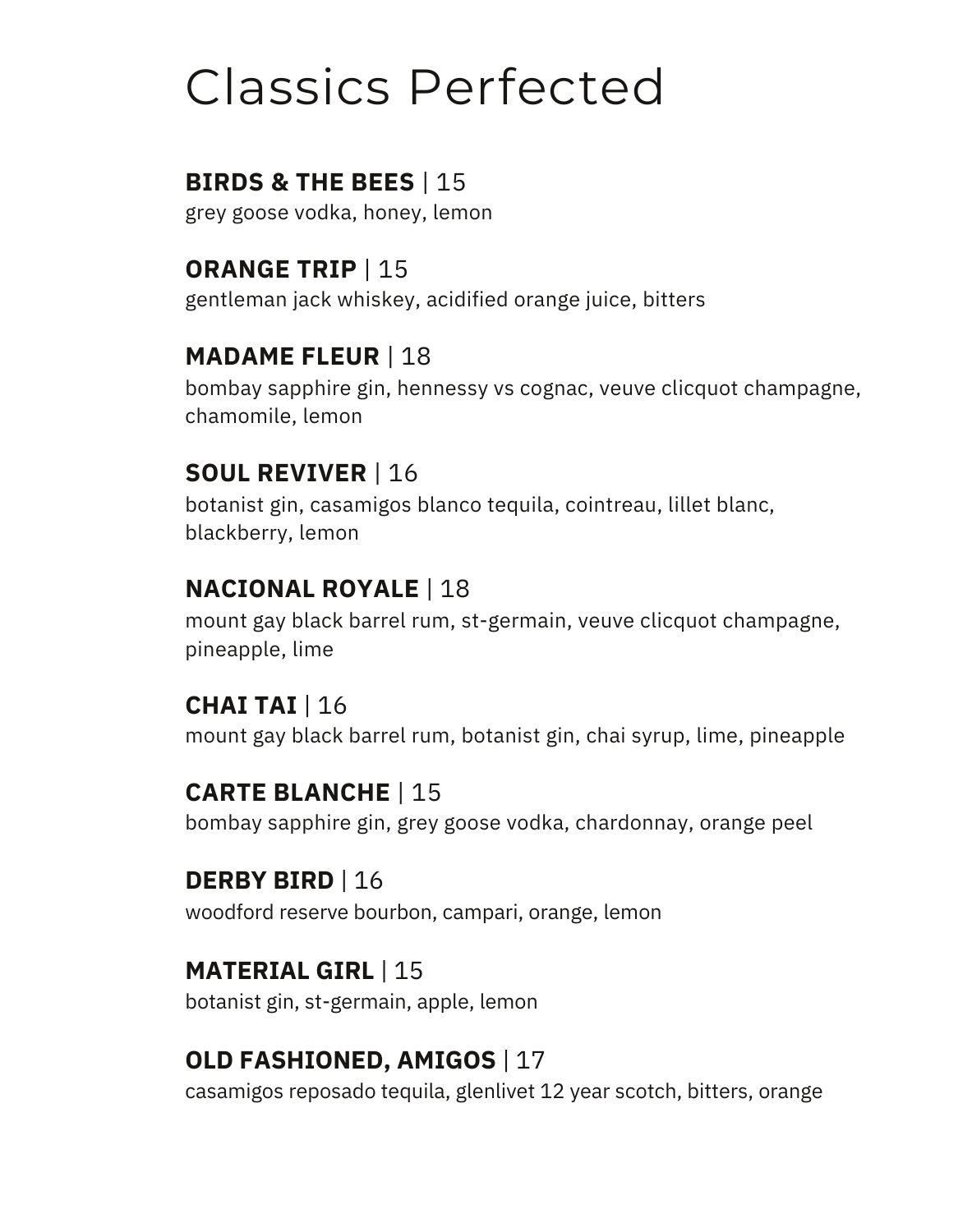# Wines

### BUBBLES

| DOMAINE CHANDON, BRUT, CALIFORNIA                                | 13 60    |
|------------------------------------------------------------------|----------|
| ALBERT BICHOT, CREMANT DE BOURGOGNE, BRUT ROSÉ, BURGUNDY, FRANCE | 16   75  |
| <b>VEUVE CLICOUOT, BRUT, NV, CHAMPAGNE, FRANCE</b>               | 24   115 |
| <b>2012 LOUIS ROEDERER. CRISTAL BRUT. CHAMPAGNE. FRANCE</b>      | 551265   |

### WHITES AND PINKS

| JORDAN CHARDONNAY, RUSSIAN RIVER VALLEY, CALIFORNIA   | 16 80   |
|-------------------------------------------------------|---------|
| SANDHI CHARDONNAY. SANTA BARBARA. CALIFORNIA          | 14   70 |
| DUCHMAN FAMILY VINEYARDS VERMENTINO. DRIFTWOOD. TEXAS | 12 60   |
| FERNANDO PIGHIN & FIGLI. PINOT GRIGIO. FRIULI. ITALY  | 13 65   |
| CLOUDY BAY SAUVIGNON BLANC. MARLBOROUGH. NEW ZEALAND  | 15 75   |
| EROICA RIESLING, COLUMBIA VALLEY, WASHINGTON          | 13 65   |
| DECOY, ROSÉ, PINOT NOIR, SONOMA COUNTY, CALIFORNIA    | 13 65   |
|                                                       |         |

### REDS

| 11   50 |
|---------|
| 16 75   |
| 12 55   |
| 15 70   |
| 16 75   |
| 12 55   |
| 16 75   |
| 14   65 |
| 24 115  |
| 14   65 |
|         |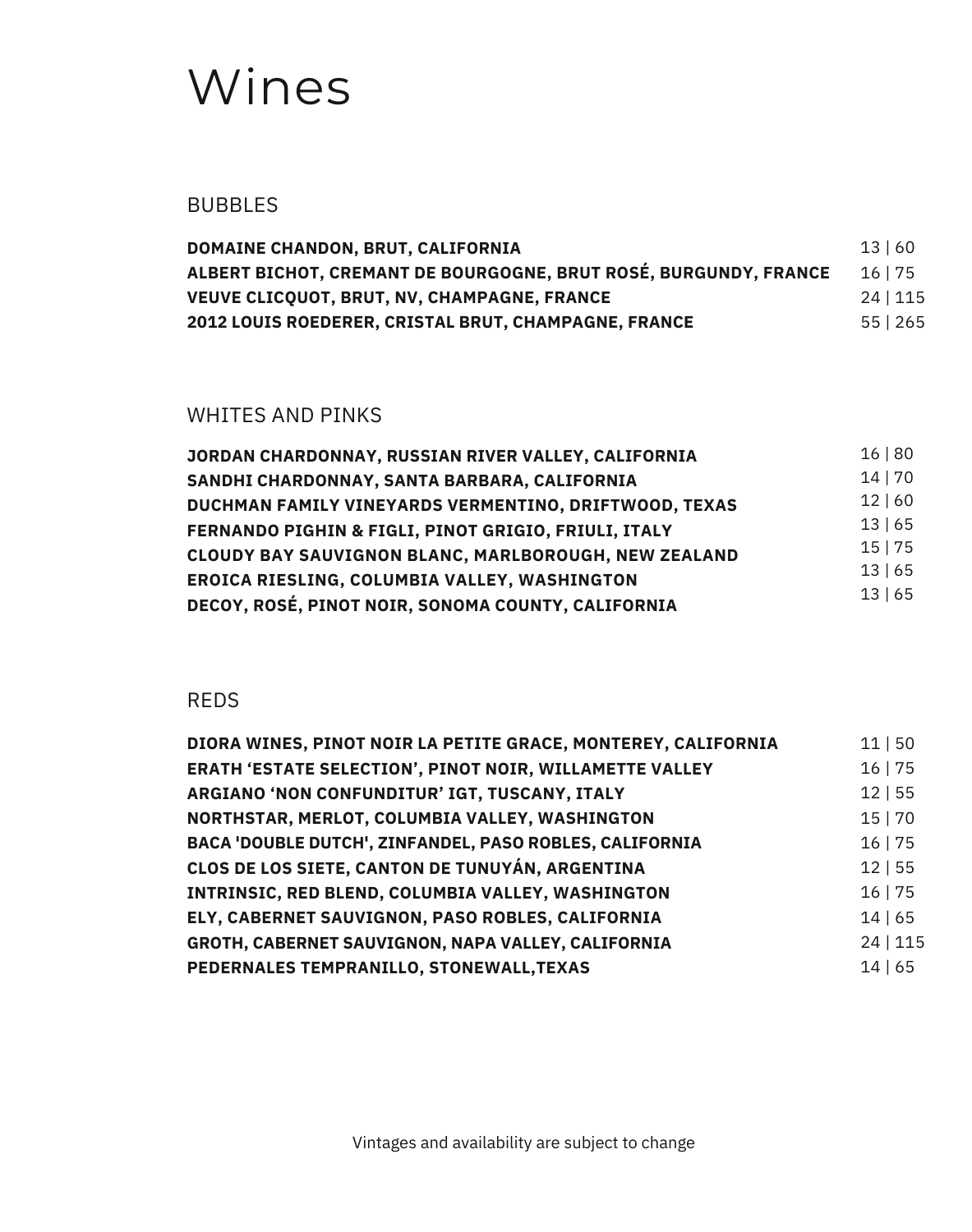# Beer

### TAP

| <b>AUSTIN BEERWORKS "PEARL SNAP" PILSNER</b>       | 8 |
|----------------------------------------------------|---|
| <b>MODELO ESPECIAL MEXICAN LAGER</b>               | 7 |
| <b>HI SIGN "VIOLET" BLUEBERRY BLONDE</b>           | 9 |
| <b>TWISTED X KOLSCH</b>                            | 8 |
| <b>FRIENDS &amp; ALLIES "SPRINGDALE" WHITE ALE</b> | 8 |
| <b>REAL ALE "SWIFTY" A.P.A</b>                     | 8 |
| <b>MEANWHILE BREWING "TENDER ROBOT" HAZY I.P.A</b> | 9 |
| LIVE OAK HEFEWEIZEN                                | 9 |
| <b>SHINER BOCK</b>                                 | 8 |
| <b>VISTA "DARK SKIES" BLACK PILSNER</b>            | 9 |

# BOTTLE/CAN

| <b>LONE STAR</b>                              | 6 |
|-----------------------------------------------|---|
| <b>BUD LIGHT</b>                              | 7 |
| <b>MILLER LITE</b>                            | 7 |
| <b>COORS LIGHT</b>                            | 7 |
| <b>HEINEKEN</b>                               | 8 |
| <b>STELLA ARTOIS</b>                          | 8 |
| <b>MODELO NEGRA</b>                           | 8 |
| <b>GUINNESS STOUT</b>                         | 8 |
| <b>BLUE OWL "SPIRIT ANIMAL" SOUR PALE ALE</b> | 8 |
| <b>AUSTIN EASTCIDERS ORIGINAL</b>             | 8 |
| <b>HEINEKEN 0.0 NON-ALCOHOLIC</b>             | 7 |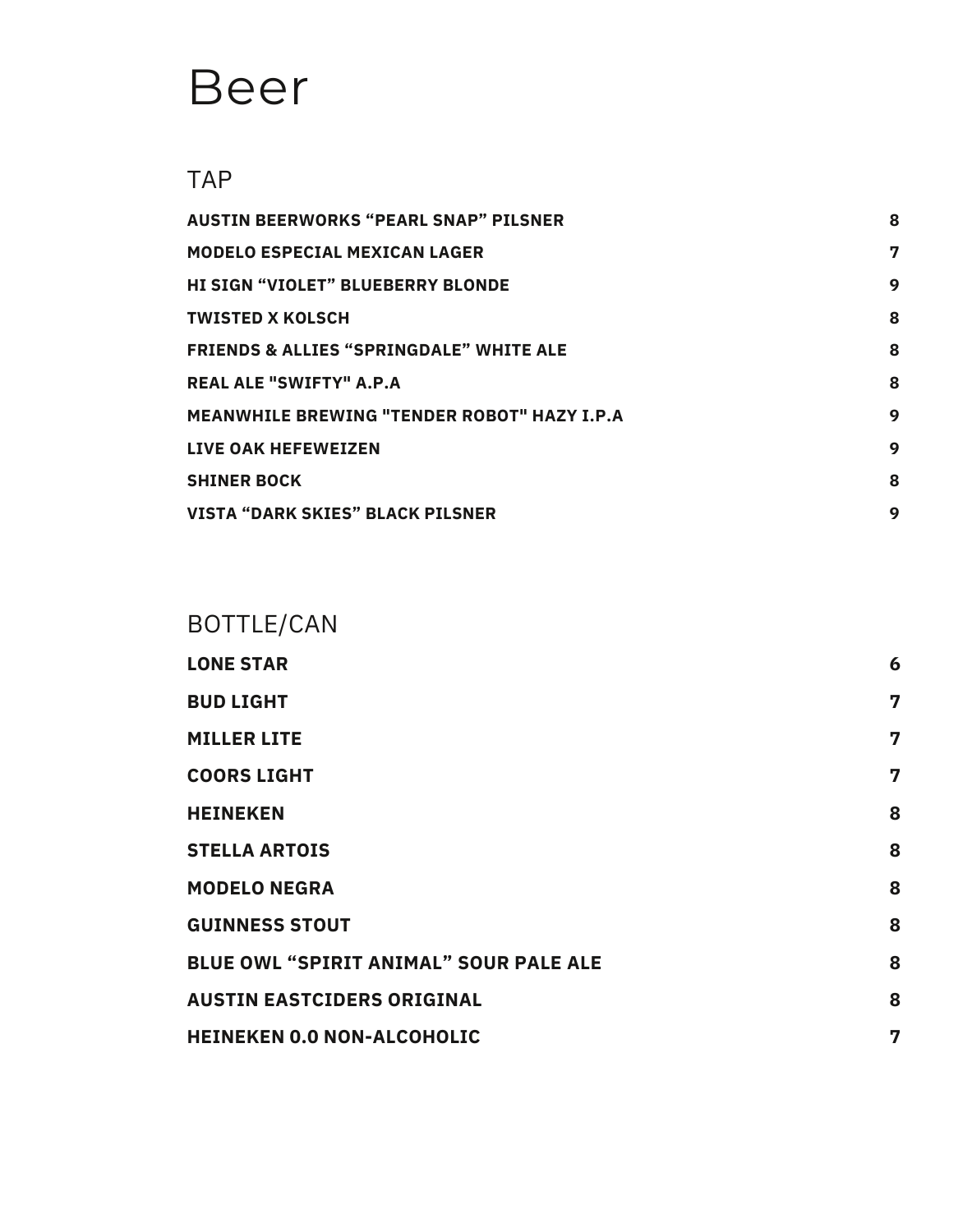# Spirits

#### BOURBON + BLENDS RYE

**BASIL HAYDEN'S** 15 **BLANTON'S** 22 **BUFFALO TRACE** 12 **CANADIAN CLUB** 10 **CROWN ROYAL** 13 **EAGLE RARE** 17 **ELIJAH CRAIG** 12 **GARRISON BROTHERS (TX)** 27 **GENTLEMAN JACK** 14 **HIGH WEST AMERICAN PRAIRIE** 13 **JACK DANIEL'S** 10 **JAMESON** 12 **JIM BEAM** 12 **KNOB CREEK** 15 **MAKER'S MARK** 14 **SMOOTH AMBLER CONTRADICTION** 13 **STILL AUSTIN (TX)** 14 **TREATY OAK GHOST HILL (TX)** 17 **TX WHISKEY** 13 **WILD TURKEY LONGBRANCH** 14 **RUSSELL'S RESERVE FAIRMONT** 18 **WESTLAND** 16 **WILLETT POT STILL RESERVE** 19 **WOODFORD RESERVE** 17

### **JAPANESE**

**CHICHIBU MALT & GRAIN** 36 **IWAI TRADITION** 26 **SUNTORY TOKI** 15

**BALCONES RYE (TX)** 13 **BULLEIT** 13 **DICKEL** 12 **JIM BEAM** 10 **KNOB CREEK** 15 **OLD OVERHOLT** 12 **RITTENHOUSE** 13 **RUSSELL'S RESERVE 6 YR** 18 **TEMPLETON** 14 **WHISTLEPIG 10 YR** 28

### **SCOTCH**

**ABERFELDY 12 YR** 13 **ABERLOUR 16 YR** 31 **ARDBEG 10 YR** 15 **BALVENIE DOUBLEWOOD 12 YR** 19 **BALVENIE CARIBBEAN CASK 14 YR** 22 **BRUICHLADDICH CLASSIC LADDIE** 22 **CAOL ILA 12 YR** 21 **CHIVAS REGAL 12 YR** 13 **FAMOUS GROUSE** 10 **GLENKINCHIE 12 YR** 22 **GLENLIVET 12 YR** 15 **HIGHLAND PARK 12 YR** 18 **HIGHLAND PARK 18 YR** 45 **JOHNNIE WALKER RED** 10 **JOHNNIE WALKER BLACK** 13 **LAGAVULIN 16 YR** 31 **LAPHROAIG 10 YR** 18 **OBAN 14** 28 **TALISKER 18 YR** 45 **THE MACALLAN 12 YR** 21 **THE MACALLAN 15 YR** 32 **THE MACALLAN 18 YR** 71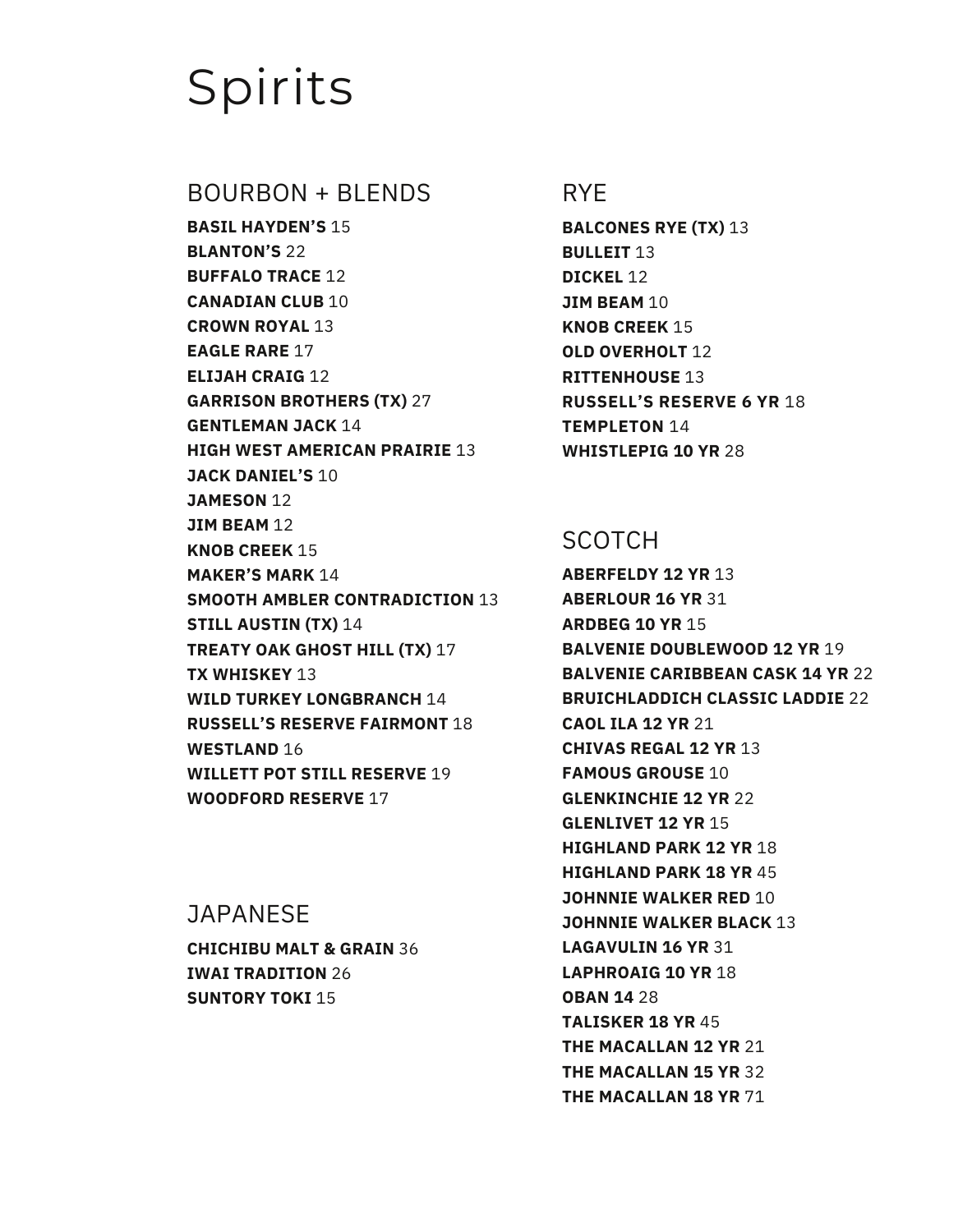# Spirits

**ABSOLUT ELYX** 15 **BELVEDERE** 15 **CHOPIN** 15 **DEEP EDDY (TX)** 12 **DEEP EDDY LEMON (TX)** 12 **DEEP EDDY RUBY RED (TX)** 12 **GREY GOOSE** 14 **KETEL ONE** 14 **STOLICHNAYA** 12 **TITO'S HANDMADE (TX)** 12

#### **GIN**

**AVIATION** 12 **BOLS GENEVER** 13 **BOMBAY SAPPHIRE** 14 **THE BOTANIST** 17 **EMPRESS 1908** 14 **FORDS** 13 **HAYMAN'S OLD TOM** 12 **HENDRICK'S** 14 **MONKEY 47** 24 **NOLET'S** 19 **PLYMOUTH** 13 **SIPSMITH** 13 **ST. GEORGE TERROIR** 12 **TANQUERAY** 12 **WATERLOO NO. 9 (TX)** 12 **WATERLOO ANTIQUE (TX)** 13 **WATERLOO OLD YAUPON (TX)** 12

### VODKA TEQUILA

**CAZADORES REPOSADO** 13 **CINCORO BLANCO** 23 **CINCORO REPOSADO** 30 **CINCORO AÑEJO** 44 **CLASE AZUL BLANCO** 23 **CLASE AZUL REPOSADO** 30 **CODIGO ROSA** 19 **CASAMIGOS BLANCO** 18 **CASAMIGOS REPOSADO** 19 **CAZADORES AÑEJO** 21 **DON JULIO BLANCO** 15 **DON JULIO AÑEJO** 23 **DON JULIO 1942** 45 **EL TESORO BLANCO** 17 **ESPOLÒN BLANCO** 15 **HERRADURA BLANCO** 13 **HORNITOS REPOSADO** 12 **PATRÓN SILVER** 15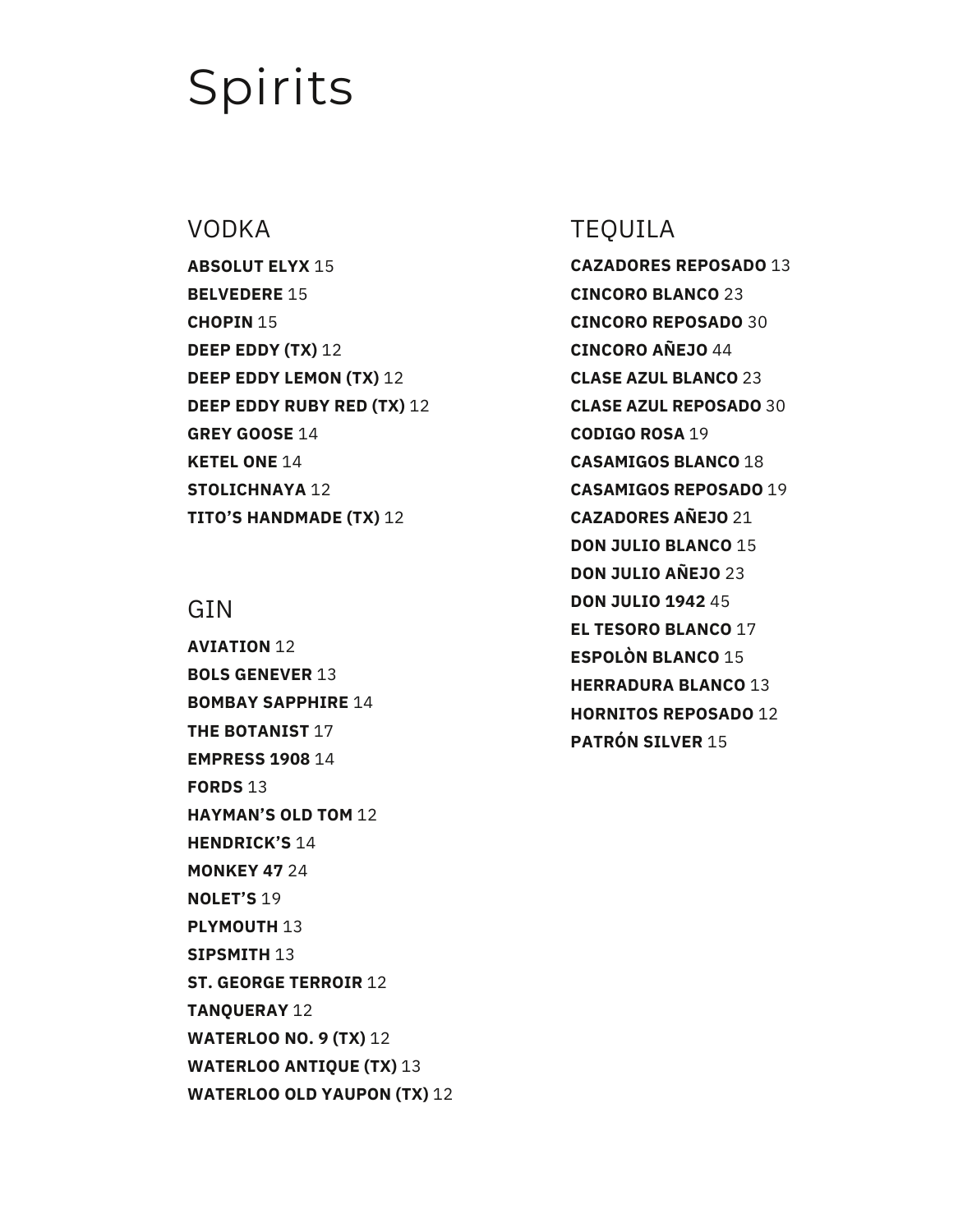# Spirits

### MEZCAL AND SOTOL

**DEL MAGUEY VIDA** 12 **DESERT DOOR SOTOL** 18 **DOS HOMBRES TOBALA** 55 **HACIENDA DE CHIHUAHUA SOTOL PLATA** 12 **REY CAMPERO ESPADIN** 15 **REY CAMPERO MEXICANO** 26

### BRANDY AND COGNAC

**ASBACH 8 YR** 15 **HENNESSY VS** 17 **HENNESSY VSOP** 26 **HENNESSY XO** 69 **REMY MARTIN VSOP** 15 **TORRES 5 YR SPANISH BRANDY** 12

### PORT AND SHERRY

**LUSTAU LOS ARCOS AMONTILLADO** 10 **TAYLOR FLADGATE TAWNY** 10 **WARRES 10 OTIMA TAWNY** 16

### RUM AND AGRICOLE

**APPLETON RESERVE** 13 **BACARDI SUPERIORE** 12 **BACARDI 8** 13 **BACARDI COCONUT** 12 **BALCONES RUMBLE (TX)** 15 **CAÑA BRAVA** 12 **DIPLOMATICO GRAN RESERVA** 12 **EL DORADO 12** 13 **HAMILTON JAMAICAN POT STILL** 12 **MOUNT GAY BLACK BARREL** 13 **NEISSON ÉLEVÉ SOUS BOIS** 14 **PARANUBES OAXACA** 12 **PLANTATION O.F.T.D.** 12 **RON ZACAPA 23 YR** 18 **RON ZACAPA XO** 31 **SANTA TERESA 1796** 17 **SMITH AND CROSS** 12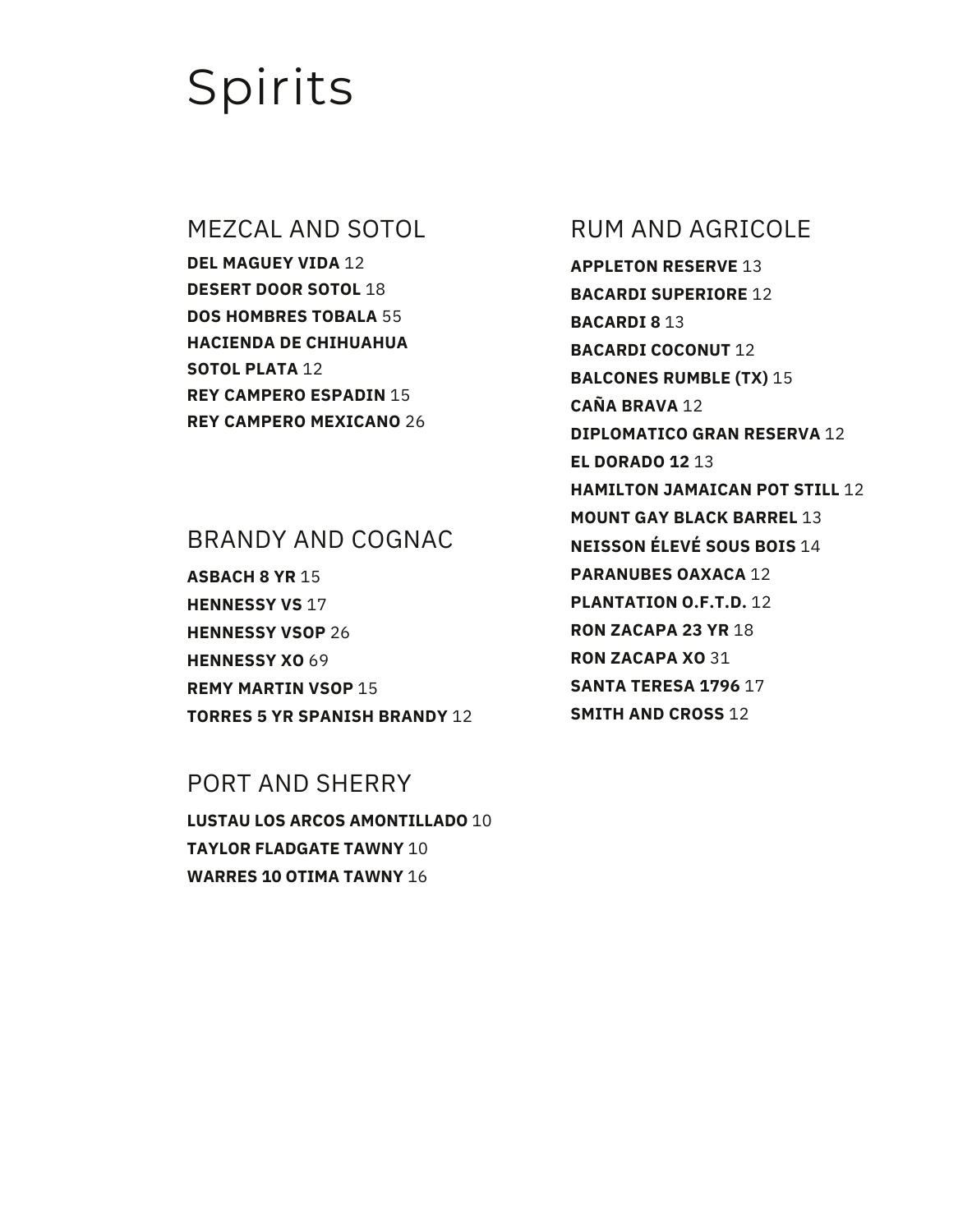# Venerable Spirits

Select spirits that demand an elevated level of respect based on their age, pedigree, and exclusivity.

|                                            | 1 oz   2 oz |
|--------------------------------------------|-------------|
| <b>CLASE AZUL MEZCAL</b>                   | 35 69       |
| <b>CLASE AZUL DIA MUERTES 2020</b>         | 80   160    |
| <b>PATRON SMOKY TEQUILA</b>                | 29 58       |
| <b>PATRON BURDEOS TEQUILA</b>              | 65   129    |
| <b>BUFFALO TRACE KOSHER WHEAT</b>          | 40   80     |
| <b>GARRISON BROTHERS FAIRMONT BARREL</b>   | 23 45       |
| <b>EAGLE RARE 17 YR</b>                    | 44   88     |
| <b>ELMER T. LEE SINGLE BARREL</b>          | 65   130    |
| <b>GEORGE T STAGG</b>                      | 44   88     |
| <b>WILLIAM LARUE WELLER CASK STRENGTH</b>  | 44   88     |
| <b>OLD RIP VAN WINKLE 10 YR</b>            | 30   60     |
| <b>PAPPY VAN WINKLE 15 YR</b>              | 65   130    |
| <b>PAPPY VAN WINKLE 20 YR</b>              | 95   190    |
| <b>PAPPY VAN WINKLE 23 YR</b>              | 125   250   |
| <b>SAZERAC RYE 18 YR</b>                   | 47   94     |
| <b>MAKERS MARK FAIRMONT SELECT BARREL</b>  | 23 45       |
| <b>THOMAS HANDY SAZERAC RYE</b>            | 40   80     |
| ST. GEORGE BALLER SINGLE MALT              | 20   40     |
| <b>BRUICHLADDICH BLACK ART SINGLE MALT</b> | 76   152    |
| <b>CRAIGELLACHIE 33 YR</b>                 | 385   770   |
| <b>GLENLIVET 21 YR</b>                     | 65   129    |
| <b>JOHNNIE WALKER BLUE LABEL</b>           | 45   90     |
| THE BALVENIE 30                            | $165$   330 |
| THE MACALLAN SHERRY OAK 25 YR              | 260   520   |
| <b>GRAND MARNIER QUINTESSENCE</b>          | 115   230   |
| <b>REMY MARTIN LOUIS XIII COGNAC</b>       | 135   270   |